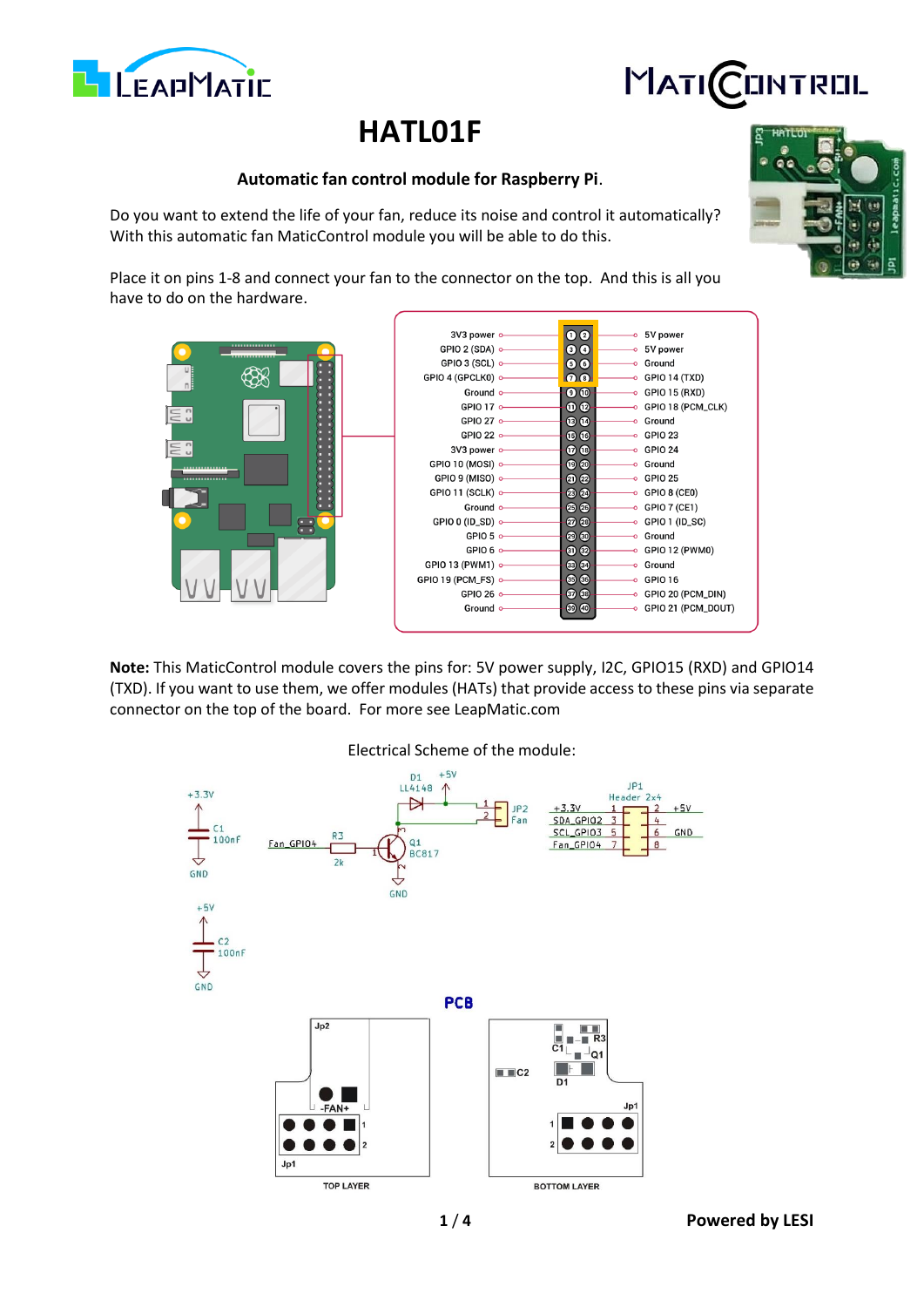



# **I. Fan Control**

About the software settings you have two options:

#### **1. Graphical**

From Raspberry icon > Preferences> Raspberry Pi Configuration > Performance tab >set fan enable; Fan GPIO 4; and the temperature at which you want the fan to turn on. Save with OK



Thus, when the processor reaches the temperature you set, the fan will turn on. It will turn on off only when the processor temperature drops 10 degrees below the set on temperature. (For example, if you set the On temperature to 75 degrees, the fan will turn off when the processor reaches 65 degrees). With these few easy steps, you now have automatic fan control.

### **2. Console**

Open the Console and type sudo raspi-config

You will open a graphical interface menu where you need to choose Performance Options:

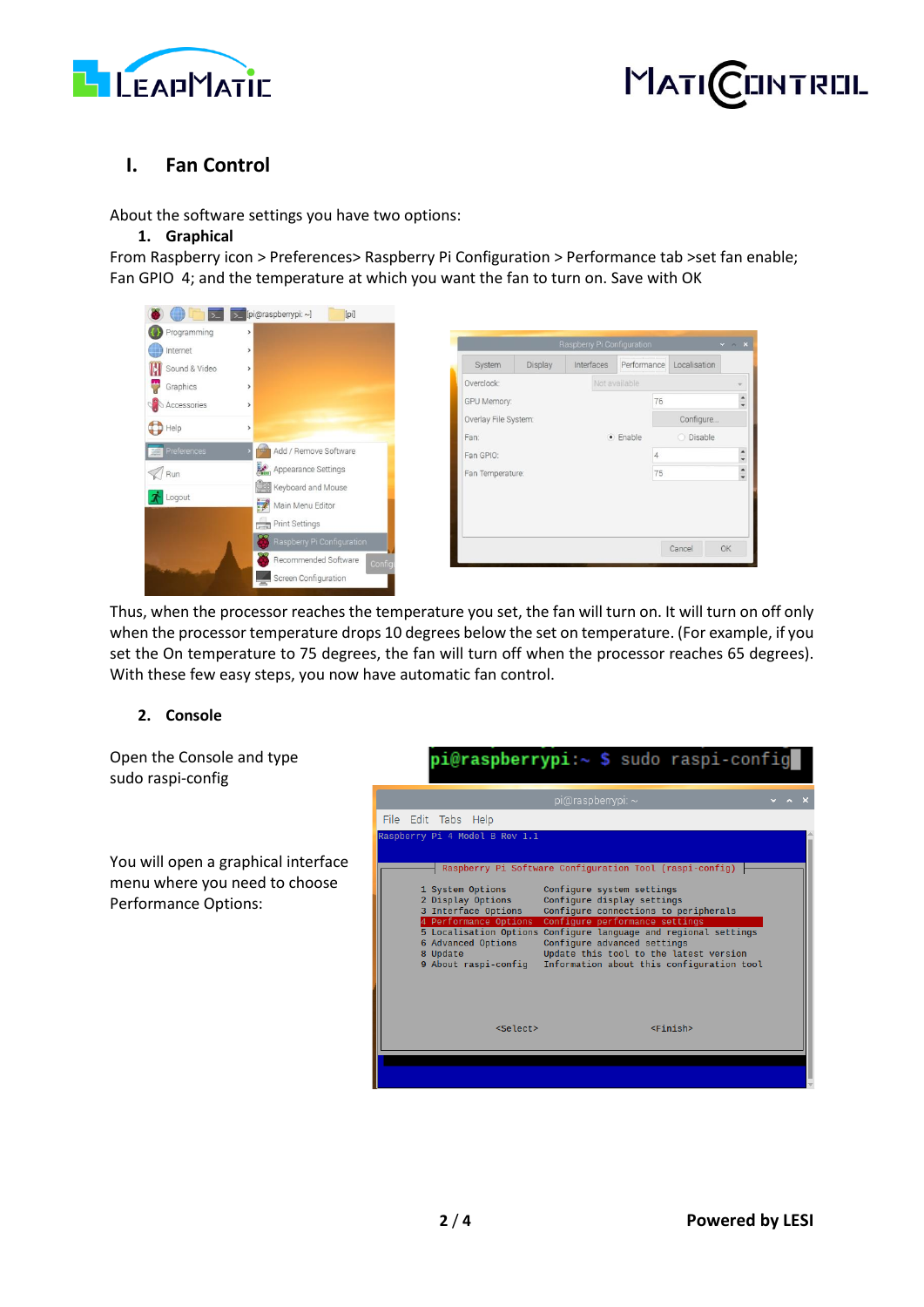

Then Choose "Fan"



| $pi(\omega)$ raspberrypi: $\sim$                                                                                   |  | $\vee$ $\wedge$ $\times$ |
|--------------------------------------------------------------------------------------------------------------------|--|--------------------------|
| File Edit Tabs Help                                                                                                |  |                          |
|                                                                                                                    |  |                          |
| Raspberry Pi Software Configuration Tool (raspi-config)                                                            |  |                          |
|                                                                                                                    |  |                          |
| P1 Overclock<br>Configure CPU overclocking<br>Change the amount of memory made available to the G<br>P2 GPU Memory |  |                          |
| P3 Overlay File System Enable/disable read-only file system<br>P4 Fan<br>Set behaviour of GPIO fan                 |  |                          |
|                                                                                                                    |  |                          |
|                                                                                                                    |  |                          |
|                                                                                                                    |  |                          |
|                                                                                                                    |  |                          |
|                                                                                                                    |  |                          |
| $<$ Select><br>$<$ Back $>$                                                                                        |  |                          |
|                                                                                                                    |  |                          |
|                                                                                                                    |  |                          |
|                                                                                                                    |  |                          |

|  | pi@raspberrypi: $\sim$ |                     |                                                      |  |  | $\vee$ $\wedge$ $\times$ |
|--|------------------------|---------------------|------------------------------------------------------|--|--|--------------------------|
|  |                        | File Edit Tabs Help |                                                      |  |  |                          |
|  |                        |                     |                                                      |  |  |                          |
|  |                        |                     |                                                      |  |  |                          |
|  |                        |                     | Would you like to enable fan temperature control?    |  |  |                          |
|  |                        |                     |                                                      |  |  |                          |
|  |                        |                     |                                                      |  |  |                          |
|  |                        |                     |                                                      |  |  |                          |
|  |                        |                     |                                                      |  |  |                          |
|  |                        |                     |                                                      |  |  |                          |
|  |                        |                     |                                                      |  |  |                          |
|  |                        |                     |                                                      |  |  |                          |
|  |                        |                     | <yes><br/><math>&lt;</math>No<math>&gt;</math></yes> |  |  |                          |
|  |                        |                     |                                                      |  |  |                          |
|  |                        |                     |                                                      |  |  |                          |
|  |                        |                     |                                                      |  |  |                          |

|                     |                                     | pi@raspberrypi: ~ | $\times$ $\times$ $\times$ |
|---------------------|-------------------------------------|-------------------|----------------------------|
| File Edit Tabs Help |                                     |                   |                            |
|                     |                                     |                   |                            |
|                     | To which GPIO is the fan connected? |                   |                            |
|                     |                                     |                   |                            |
|                     |                                     |                   |                            |
|                     |                                     |                   |                            |
|                     |                                     |                   |                            |
|                     |                                     |                   |                            |
|                     |                                     |                   |                            |
|                     |                                     |                   |                            |
|                     | $<$ Ok $>$                          | <cancel></cancel> |                            |
|                     |                                     |                   |                            |
|                     |                                     |                   |                            |

It will ask you if you want to enable fan temperature control? – Choose "Yes"

Here you need to set GPIO 4